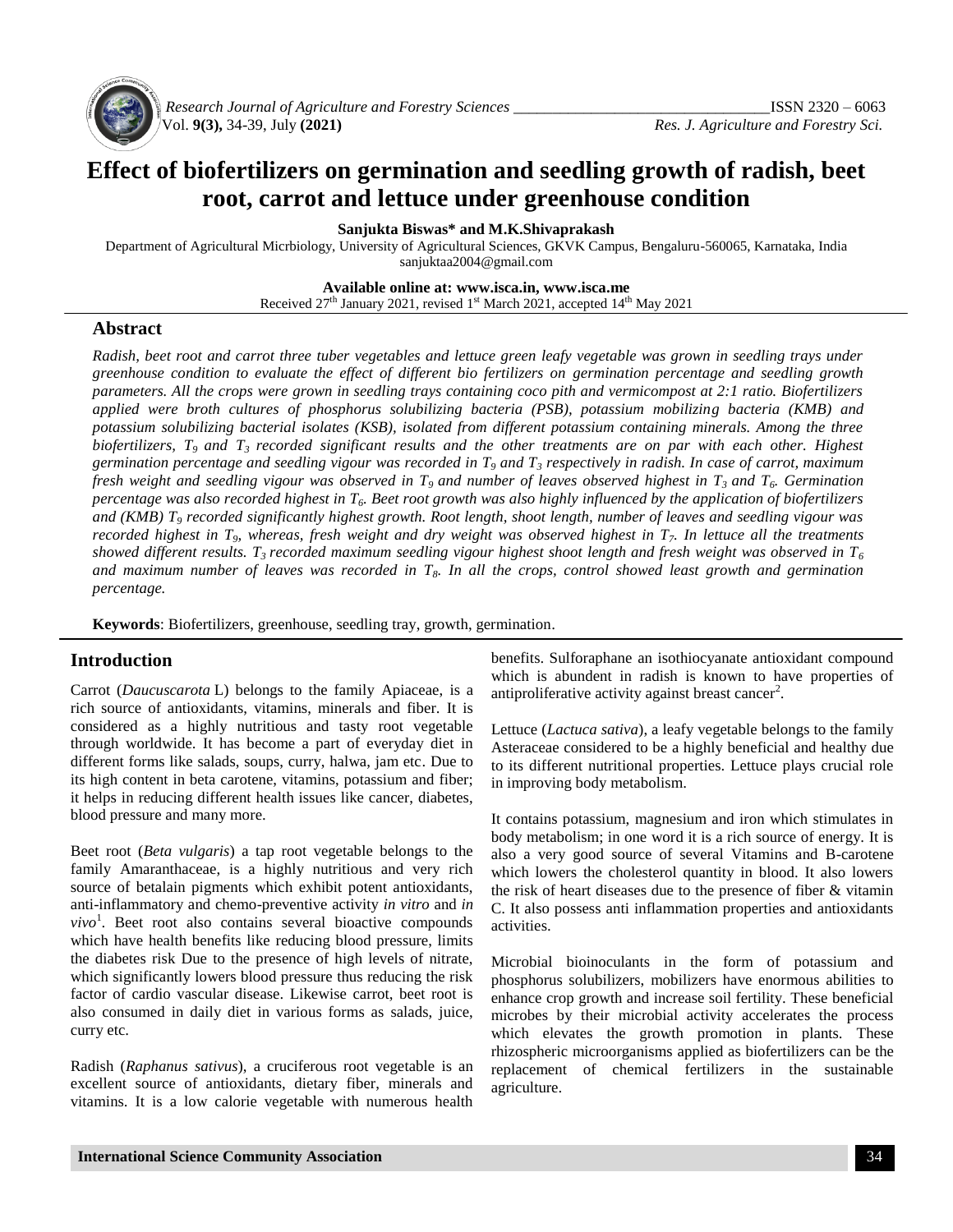By applying these Phosphorus and Potassium mobilizers and solubilizers farmers can reduce the expenses of demand of P and K fertilization.

The inorganic form of phosphorus compounds *viz.,* tri calcium phosphate, di calcium phosphate, rock phosphate etc and inorganic potassium forms like, muscovite mica, orthoclase feldspar, illiteetc which are found naturally and cannot be directly absorbed by plants for their growth and nutrition.

These rhizospheric microorganisms have the potential to solubilize and mobilize the inorganic forms of P and K which can be obtained easily by the plants<sup>3-5</sup>. Moreover, the application and use of biofertilizers are environment friendly, reasonably cheaper than chemical fertilizers, very potential and it also maintains the soil fertility. PSB (Phosphorus solubilizing Bacteria) solubilizes soil organic P by the production of acid phosphatses which results in releasing of organic anions and siderophore production leads to mineralize soil organic P into available form of  $P^6$ .

During solubilization process PSB produces several organic acids viz., carboxylic, malic, succinic, fumaric, and alphaketoglutaric acid which leads the lowering the pH and breaks down the organic P into soluble form by making readily available to the plants<sup>7,8</sup>. PSB promotes plant growth by producing gibberellins, auxins and cytokinins $9-11$ .

To achieve healthy, potential and high yielding seedlings under greenhouse condition factors involved are growth medium and good quality seeds. Growth medium to grow seedlings under green house should have certain properties which will allow the seed to germinate faster and grow well, *viz*., water holding capacity, proper aeration with adequate nutrition supply<sup>12,13</sup> when applied in soil less substrates. Seed germination and seedling growth was significantly influenced by different treatments. Germination percentage was highly influenced by the application of KSB isolates and PSB respectively. Therefore, the present study has taken up to evaluate the effect of both PSB and KSB isolates on seed germination and seedling growth of radish, beet root, carrot and lettuce under greenhouse condition.

## **Materials and methods**

The experiments were carried out at Department of Agricultural Microbiology, UAS, GKVK, Bengaluru, under greenhouse condition.

**Seedling tray preparation for green house experiment:** Seedling tray containing 18 cavity of dimension measured 49cm x 25.5cm x 8cm was selected for the experiment. Well decomposed coir pith and vermicompost @ 2:1 ratio was used as a growing medium for both the crops. Two third of each cavity of the tray were filled with the growing medium and watered before sowing the seeds.

**Sowing of seeds:** Seeds of radish, carrot, beet root and lettuce were soaked overnight in a petri plate containing filter paper before sowing to the seedling trays. 4-5 seeds were placed in each cavity. During sowing, broth cultures of PSB, KMB and KSB isolates were applied @ 10 ml per cavity. After 4-5 days of sowing, seeds were found sprouted with two leaf stage. All the seeds were sown individually seven days interval of each other.

Seedlings were watered in regular intervals depending upon the moisture content in the trays .Germination percentage of seedlings were calculated by using the following formula $14$ . Once the seedlings were in four to five leaf stages, thinning was done in each cavity retaining single seedling in each cavity.

**Broth Culture Preparation:** All the cultures were maintained in regular intervals in their respective media. Bacterial culture of *Bacillus megaterium* as Phosphorus solubilizing bacteria (PSB) was selected and grown on Pikovskaya media, whereas, *Frateuria aurentia* was selected as Potassium mobilizing bacteria (KMB) was grown and maintained on GYCA (Glucose yeast extract calcium carbonate agar) media. Potassium solubilizing bacterial (KSB) isolates were isolated from two different potassium bearing minerals on Aleksandrov medium and maintained on the same.

PSB, KMB and KSB bacterial isolates were applied individually and in consortia. Four replications were kept for each treatments. Control has been kept as uninoculated.

**Seed variety selected for the experiment:** The seed varieties of all the crops were selected for the experiment are as follows: Carrot variety "Early Nantes", beet root variety "Early Wonder", leaf lettuce variety "Grand Rapids" and radish variety "Arka Nishanth" were selected for the pot trial experiments under greenhouse condition.

**Treatment details of seedling tray experiment under greenhouse condition:** The treatments have been selected in individual as well as in consortia for the seedling tray experiment under house condition. The treatments are follows as: i.  $T_1$ : Cocopith + Vermicompost + SAF (KSB isolates), ii.T<sub>2</sub>: Cocopith + Vermicompost + SBF (KSB isolates),  $iii.T<sub>3</sub>:Cocopith + Vermicompost + SDM (KSB isolates),$  $iv.T_4:Cocopith + Vermicompost + SAF + SBF, v. T_5: Cocopith$ + Vermicompost + SAF+SDM, vi. T<sub>6</sub>: Cocopith + Vermicompost  $+SBF+SDM$ , vii. T<sub>7</sub>: Cocopith  $+$  Vermicompost  $+SAF+SBF+SDM$ , viii. T<sub>8</sub>: Cocopith + Vermicompost +PSB (*Bacillus megaterium*), ix.  $T<sub>9</sub>$ : Cocopith + Vermicompost + KMB (*Frateuria aurentia*), x. Control: Cocopith + Vermicompost.

# **Results and discussion**

**Germination Percentage and Seedling Vigour:** Different treatments has influenced in percentage germination and seedling vigour of carrot, beet root, radish and lettuce represented in Table-1.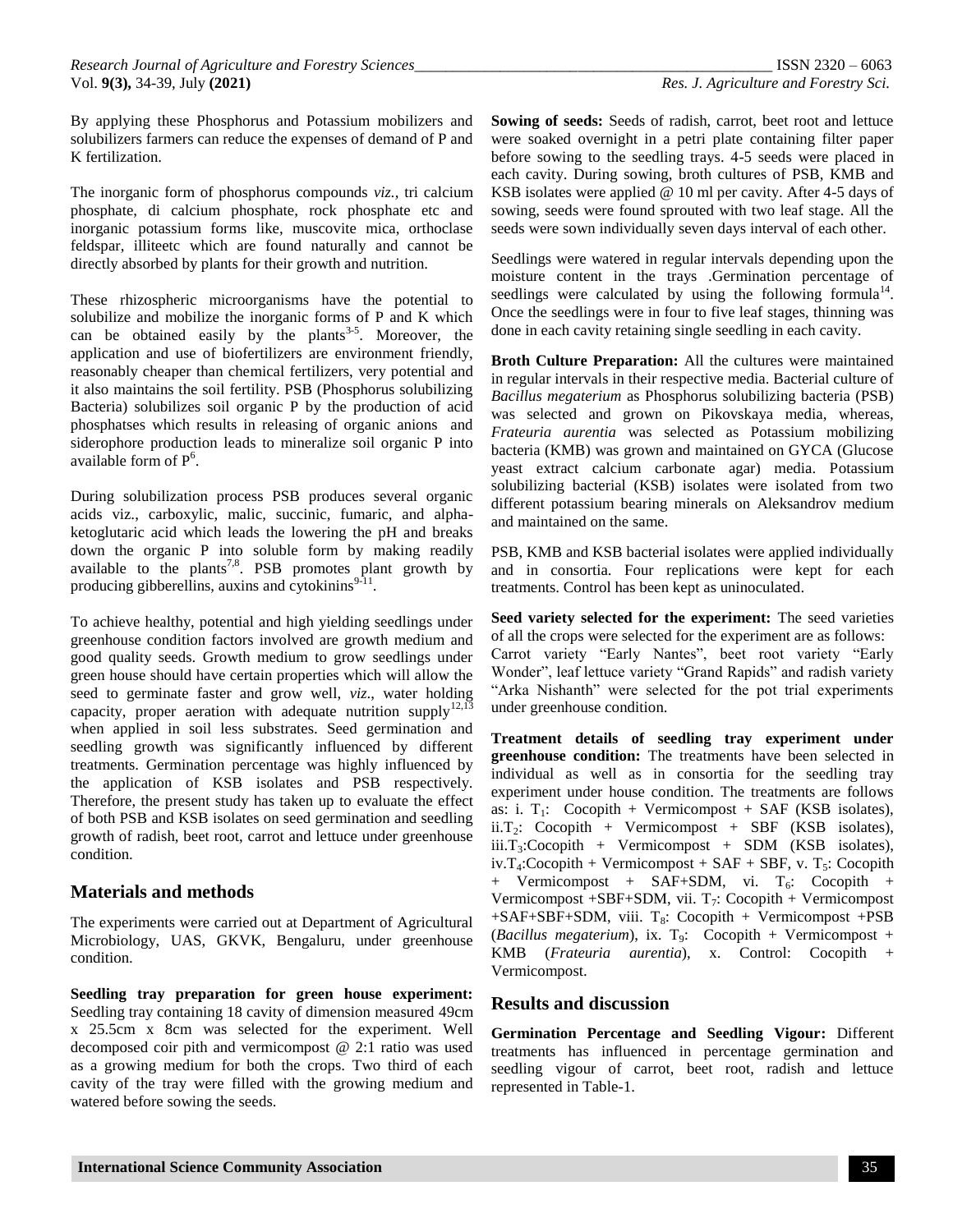| Table-1: Germination percentage and seedling vigour index in seedling tray experiment influenced by PSB, KMB and KSB |  |  |  |  |  |  |  |  |
|----------------------------------------------------------------------------------------------------------------------|--|--|--|--|--|--|--|--|
| isolates under green house condition.                                                                                |  |  |  |  |  |  |  |  |

|                    |                    | Germination percentage |                    | Seedling Vigour Index |                        |                   |                       |                       |
|--------------------|--------------------|------------------------|--------------------|-----------------------|------------------------|-------------------|-----------------------|-----------------------|
| Treatment          | Carrot             | Beet root              | Radish             | Lettuce               | Carrot                 | Beet root         | Radish                | Lettuce               |
| $T_1$              | $98.36^{bc}$       | $96.36^{\circ}$        | $98.30^{b}$        | $98.46^c$             | 1541.1 <sup>bcd</sup>  | $2536.81^{\circ}$ | $4439.78^{b}$         | 2263.93 <sup>cd</sup> |
| $T_2$              | $99.13^a$          | $98.30^{b}$            | $98.10^{b}$        | $98.30^{\circ}$       | $1470.36^{cd}$         | $2310.15^c$       | 3825.83 <sup>cd</sup> | $3086.98^{b}$         |
| $T_3$              | $99.23^a$          | $99.43^a$              | $99.05^{\text{a}}$ | $97.40^{\rm d}$       | 1372.38 <sup>d</sup>   | $2452.33^{\circ}$ | 5035.00 <sup>a</sup>  | 4092.28 <sup>a</sup>  |
| T <sub>4</sub>     | $96.53^d$          | $95.33^{d}$            | $97.21^{\circ}$    | 98.53°                | 1560.83 <sup>bcd</sup> | $2685.31^{abc}$   | $4099.38^{bc}$        | 2793.26bcd            |
| $T_5$              | $98.53^{b}$        | $94.23^e$              | $98.05^{b}$        | $99.03^{ab}$          | 1740.78abcd            | 2418.85°          | 3823.98 <sup>bc</sup> | $3042.20^{bc}$        |
| $T_6$              | $99.43^a$          | $99.63^a$              | $98.10^{b}$        | $99.36^{a}$           | $1786.65^{abc}$        | $2657.06^{abc}$   | 3972.93 <sup>cd</sup> | $3353.60^{b}$         |
| $T_7$              | $90.03^e$          | 91.20 <sup>f</sup>     | $98.33^{b}$        | $98.66b^c$            | $1470.58^{cd}$         | $2599.23^{bc}$    | 3539.93bcd            | $2239.00^d$           |
| $\rm T_8$          | $98.10^c$          | $98.60^{b}$            | $99.03^a$          | $99.06^{ab}$          | $1890.00^{ab}$         | $3056.63^{ab}$    | 3812.76 <sup>cd</sup> | $2627.20^{bcd}$       |
| $T_9$              | 99.03 <sup>a</sup> | $99.56^a$              | $99.16^a$          | $99.10^{ab}$          | $2114.42^a$            | $3136.01^a$       | 4379.90 <sup>b</sup>  | 2705.90bcd            |
| Control            | 70.10 <sup>f</sup> | $70.10^{g}$            | $80.03^d$          | $84.76^e$             | $677.633^e$            | $1411.26^d$       | $2067.58^e$           | $1215.18^e$           |
| <b>SEM</b>         | 9.24               | 0.15                   | 6.56               | 0.10                  | 87.75                  | 115.53            | 113.39                | 177.35                |
| LSD ( $p < 0.05$ ) | 0.27               | 0.45                   | 0.19               | 0.31                  | 258.87                 | 340.82            | 334.52                | 523.18                |

The values with different superscript are significantly different  $(p<0.05)$ .

In case of carrot, highest germination percentage was recorded in  $T_2, T_3, T_6$  and  $T_9$  whereas, highest seedling vigour index was observed in  $T_9$  and lowest in  $T_3$ .

Highest germination percentage was observed in  $T_6$  and seedling vigour was recorded highest in  $T<sub>9</sub>$  and other treatments are on par with each other, except  $T_7$  has recorded lowest germination percentage in beet root. The least was observed in control.

In radish, significantly highest germination percentage was recorded in  $T_9$ ,  $T_8$  and  $T_3$ , seedling vigour was observed in  $T_3$ .

Lettuce seedlings was also influenced significantly by different treatments.  $T_3$  showed highest seedling vigour and germination percentage was recorded highest in  $T_6$ 

Germination percentage of seedlings were calculated followed by the formula given by Atif *et.*  $al$ <sup>14</sup>.

Germination (%) can be calculated as:

Seeds germinated

$$
= \cdots \cdots \cdots \cdots \cdots \cdots \quad X \, 100
$$

Total no. of seeds

Seedling vigour index was calculated by following the formula: Germination  $(\%) X$  (Shootlength + Rootlength)

**Growth parameters:** Application of different biofertilizers has influenced the growth attributes of carrot, beet root, radish and lettuce. Carrot and beet root both recorded significant growth in seedling tray experiments (Table-2). Potassium solubilizing isolates, phosphorus solubilizers has significantly influenced the seedling growth of carrot, whereas, potassium mobilizer and phosphorus solubilizing bacteria recorded maximum shoot length, root length number of leaves in beet root. Similar results was observed in carrot where phospho bacteria has influenced the growth and yield by Singh *et. al*. <sup>15</sup> and similar reports also recorded by Ahmed *et. al.*<sup>16</sup> showed that PSB has significantly increased plant height, no of leaves, K uptake by potato tubers in potato.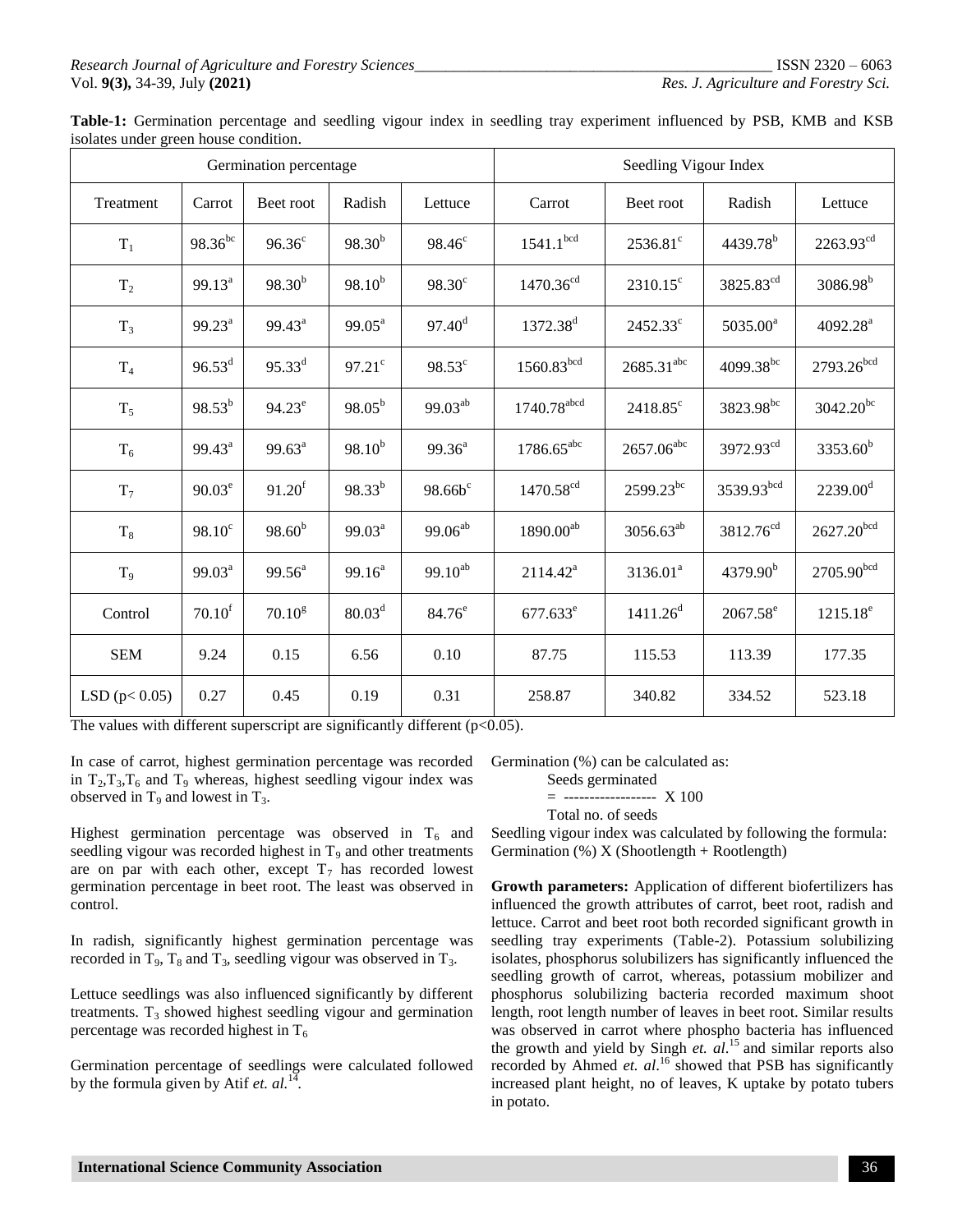| Carrot          |                 |                     |                   |                       |                   | <b>Beet Root</b>        |                    |                     |                      |                       |  |
|-----------------|-----------------|---------------------|-------------------|-----------------------|-------------------|-------------------------|--------------------|---------------------|----------------------|-----------------------|--|
| Treatment       | Shoot<br>length | Root<br>length      | No of<br>Leaves   | Fresh<br>weight       | Dry<br>weight     | Shoot<br>length         | Root<br>length     | No of<br>Leaves     | Fresh<br>weight      | Dry<br>weight         |  |
| $T_1$           | $11.25^{\rm a}$ | 10.1 <sup>a</sup>   | $2.66^{\circ}$    | 0.26 <sup>bccd</sup>  | $0.18^{a}$        | $17.16$ <sup>abcd</sup> | $9.16^{ab}$        | 4.00 <sup>abc</sup> | 1.48 <sup>cd</sup>   | 0.35 <sup>cd</sup>    |  |
| $T_2$           | $10.93^{ab}$    | $8.33^{ab}$         | 2.66 <sup>a</sup> | 0.29 <sup>bcd</sup>   | $0.33^{a}$        | $14.33^{de}$            | $9.16^{ab}$        | 4.00 <sup>abc</sup> | 1.08 <sup>cd</sup>   | $0.26$ <sup>def</sup> |  |
| $T_3$           | $10.66^{ab}$    | $7.46^{ab}$         | $2.33^{a}$        | $0.13^d$              | 0.06 <sup>a</sup> | $15.66$ <sup>cde</sup>  | 9.00 <sup>ab</sup> | $3.33^{bc}$         | 1.02 <sup>cd</sup>   | $0.22$ <sup>ef</sup>  |  |
| T <sub>4</sub>  | $10.50^{ab}$    | 7.33 <sup>abc</sup> | $2.33^{a}$        | 0.28 <sup>bcd</sup>   | 0.10 <sup>a</sup> | $17.50$ <sup>abc</sup>  | $10.66^a$          | $3.66^{bc}$         | 1.25 <sup>cd</sup>   | $0.22$ <sup>ef</sup>  |  |
| $T_5$           | $9.50^{ab}$     | 7.16 <sup>abc</sup> | 3.00 <sup>a</sup> | $0.32$ <sup>abc</sup> | 0.11 <sup>a</sup> | $15.83$ <sup>bcde</sup> | $9.83^{ab}$        | $3.66^{bc}$         | 1.40 <sup>cd</sup>   | $0.29$ <sup>de</sup>  |  |
| $T_6$           | $9.16^{ab}$     | 7.00 <sup>abc</sup> | 3.00 <sup>a</sup> | 0.28 <sup>bcd</sup>   | 0.08 <sup>a</sup> | $16.16$ <sub>bcde</sub> | $10.50^{\text{a}}$ | 4.33 <sup>abc</sup> | $1.87$ <sup>bc</sup> | $0.45^{bc}$           |  |
| $T_7$           | $9.16^{ab}$     | $6.50^{bc}$         | $2.66^{\circ}$    | $0.36^{ab}$           | $0.12^a$          | $18.83^{ab}$            | $9.66^{ab}$        | $4.66^{ab}$         | 2.87 <sup>a</sup>    | $0.59^{a}$            |  |
| $T_8$           | $8.83^{ab}$     | $5.66^{bc}$         | $2.33^{a}$        | $0.36^{ab}$           | 0.11 <sup>a</sup> | $19.66^a$               | $11.33^{a}$        | $4.66^{ab}$         | $2.56^{ab}$          | $0.52^{ab}$           |  |
| T <sub>9</sub>  | $8.16^{bc}$     | $5.33^{bc}$         | 2.66 <sup>a</sup> | $0.48^{\rm a}$        | $0.07^{a}$        | $20.00^a$               | $11.50^a$          | 5.33 <sup>a</sup>   | $2.63^{ab}$          | $0.52^{ab}$           |  |
| Control         | $5.50^\circ$    | 4.16c               | 2.00 <sup>a</sup> | 0.15 <sup>cd</sup>    | $0.02^a$          | $13.63^e$               | 6.50 <sup>b</sup>  | 3.00 <sup>c</sup>   | 0.68 <sup>d</sup>    | 0.16 <sup>f</sup>     |  |
| <b>SEM</b>      | 0.63            | 0.70                | 0.38              | 3.97                  | 7.88              | 0.70                    | 0.82               | 0.33                | 0.21                 | 2.56                  |  |
| LSD(p<<br>0.05) | 1.86            | 2.06                | 1.12              | 0.11                  | 0.11              | 2.07                    | 1.16               | 0.98                | 0.64                 | 7.56                  |  |

| Table-2: Growth of carrot and beet root seedlings influenced by biofertilizers under green house condition. |  |
|-------------------------------------------------------------------------------------------------------------|--|
|                                                                                                             |  |

The values with different superscript are significantly different  $(p<0.05)$ .

In case of beet root, significant increase in seedling growth parameters was observed in  $T_9$  and  $T_8$ , i.e. seedlings treated with phosphorus solubilizing and potassium solubilizing bacteria. The similar results were reported by Mahmoud $17$  phosphate dissolving bacteria and potassium solubilizing bacteria in conjunction highly influenced the growth of beet root.



**Figure-1:** Beet root seedling **Figure-2:** Carrot seedling.

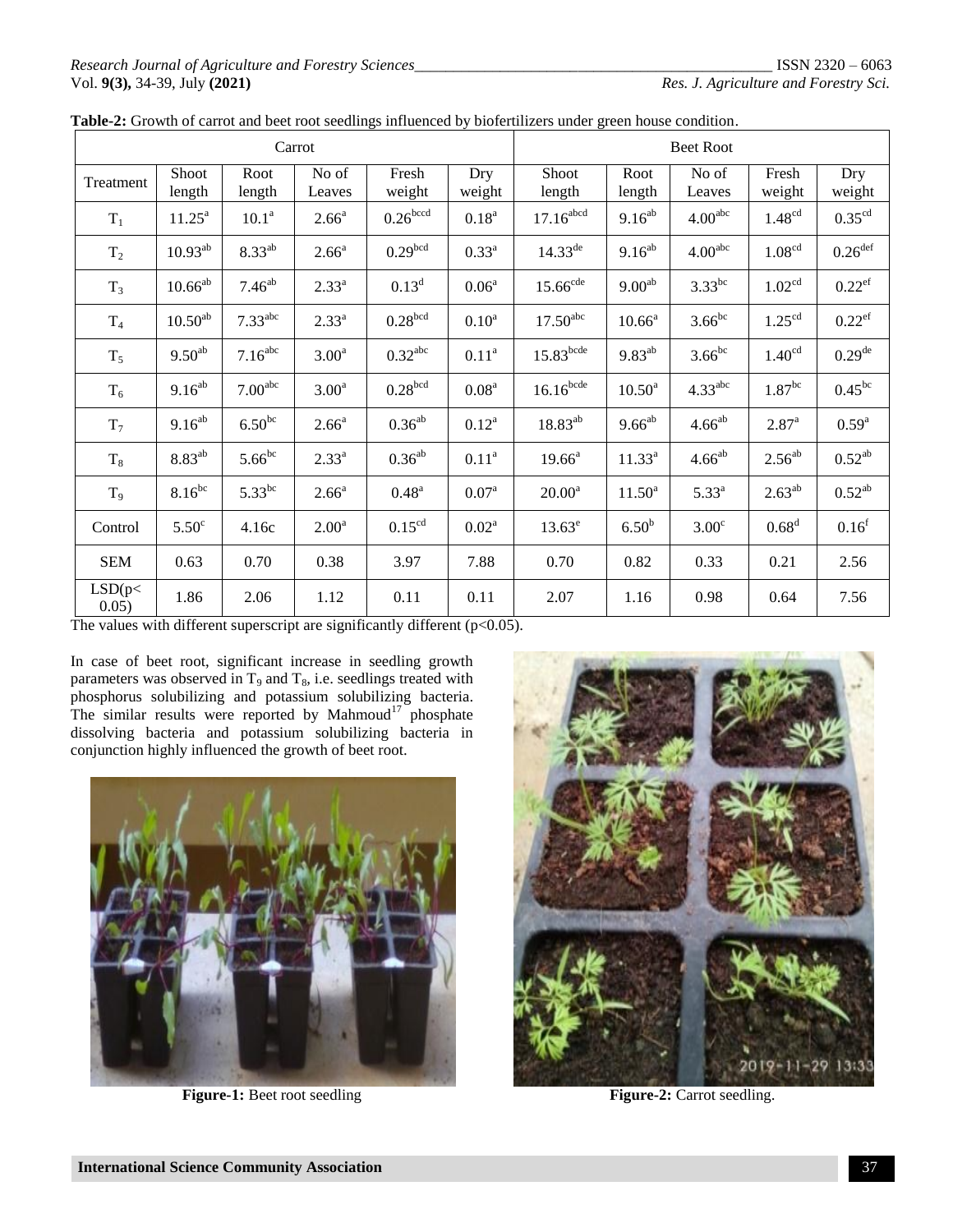#### *Research Journal of Agriculture and Forestry Sciences\_\_\_\_\_\_\_\_\_\_\_\_\_\_\_\_\_\_\_\_\_\_\_\_\_\_\_\_\_\_\_\_\_\_\_\_\_\_\_\_\_\_\_\_\_\_* ISSN 2320 – 6063 Vol. **9(3),** 34-39, July **(2021)** *Res. J. Agriculture and Forestry Sci.*

|                 |                     | Radish                  |                   |                    | Lettuce           |                     |                     |                    |                        |                   |
|-----------------|---------------------|-------------------------|-------------------|--------------------|-------------------|---------------------|---------------------|--------------------|------------------------|-------------------|
| Treatment       | Shoot<br>length     | Root<br>length          | No of<br>Leaves   | Fresh<br>weight    | Dry<br>weight     | Shoot<br>length     | Root<br>length      | No of<br>Leaves    | Fresh<br>weight        | Dry<br>weight     |
| $T_1$           | $23.83^{ab}$        | $26.66^a$               | 3.66 <sup>a</sup> | $2.43^d$           | 0.89 <sup>d</sup> | $10.16^d$           | $12.83^{cd}$        | $3.66^{ab}$        | 0.79 <sup>cd</sup>     | $0.22^{\rm f}$    |
| T <sub>2</sub>  | $21.83^{ab}$        | $21.33^{b}$             | 4.00 <sup>a</sup> | 3.30 <sup>c</sup>  | $1.12^c$          | 11.50 <sup>cd</sup> | 20.00 <sup>b</sup>  | 5.00 <sup>ab</sup> | 1.47 <sup>abcd</sup>   | 0.41 <sup>d</sup> |
| $T_3$           | $24.16^{ab}$        | $20.66^{bc}$            | $4.33^{a}$        | 5.16 <sup>a</sup>  | $1.53^{a}$        | $14.83^{b}$         | $27.00^a$           | 5.66 <sup>a</sup>  | $2.41^{ab}$            | $0.84^{\rm a}$    |
| $T_4$           | $22.83^{ab}$        | 19.33 <sup>bcd</sup>    | $4.33^{a}$        | 4.20 <sup>b</sup>  | 1.06 <sup>c</sup> | 14.00 <sup>bc</sup> | $14.33^{bc}$        | $4.66^{ab}$        | $2.11$ <sup>abcd</sup> | $0.53^{\circ}$    |
| $T_5$           | $18.33^{ab}$        | $18.16$ <sup>bcde</sup> | $4.33^{a}$        | $2.33^{d}$         | 0.85 <sup>d</sup> | $15.83^{b}$         | $14.83^{bc}$        | $4.66^{ab}$        | 2.27 <sup>ab</sup>     | $0.52^{\circ}$    |
| $T_6$           | $24.83^a$           | $17.16$ bcde            | 3.66 <sup>a</sup> | $2.83^{\text{cd}}$ | 1.06 <sup>c</sup> | $20.16^a$           | 13.66 <sup>c</sup>  | 5.00 <sup>ab</sup> | 2.88 <sup>a</sup>      | 0.70 <sup>b</sup> |
| $T_7$           | $22.66^{ab}$        | $15.66$ <sup>cde</sup>  | 4.00 <sup>a</sup> | 3.16 <sup>c</sup>  | $1.30^{b}$        | $10.66^d$           | 12.00 <sup>cd</sup> | $4.33^{ab}$        | 1.07 <sup>bcd</sup>    | $0.32^e$          |
| $T_8$           | 24.00 <sup>ab</sup> | $14.50$ <sup>def</sup>  | 4.00 <sup>a</sup> | 3.16 <sup>c</sup>  | $0.74^e$          | 11.83 <sup>cd</sup> | $14.66^{bc}$        | $5.33^{ab}$        | $1.72$ <sup>abcd</sup> | $0.53^{\circ}$    |
| T <sub>9</sub>  | $26.00^a$           | $13.33^{ef}$            | 4.00 <sup>a</sup> | 2.66 <sup>cd</sup> | $0.85^d$          | $14.83^{b}$         | $13.66^{\circ}$     | $4.33^{ab}$        | $2.15^{\text{abc}}$    | $0.71^{\rm b}$    |
| Control         | $16.66^{b}$         | 9.16 <sup>f</sup>       | $3.33^{a}$        | 0.90 <sup>e</sup>  | $0.25^{\rm f}$    | 7.16 <sup>e</sup>   | 7.16 <sup>d</sup>   | $3.33^{b}$         | $0.62^d$               | 0.20 <sup>f</sup> |
| <b>SEM</b>      | 0.16                | 1.23                    | 0.36              | 0.16               | 1.65              | 0.63                | 1.38                | 0.43               | 0.32                   | 9.74              |
| LSD(p<<br>0.05) | 0.47                | 3.65                    | 1.07              | 0.47               | 4.87              | 1.87                | 4.09                | 1.28               | 0.96                   | 2.87              |

|  |  | Table-3: Growth of radish and lettuce seedlings influenced by biofertilizers under green house condition |
|--|--|----------------------------------------------------------------------------------------------------------|
|  |  |                                                                                                          |

The values with different superscript are significantly different  $(p<0.05)$ .

Growth of radish seedlings were highly influenced by the application of PSB, KMB and KSB isolates. Potassium mobilizing bacteria recorded maximum growth in seedling tray experiments under greenhouse condition. Seed inoculation with KSB biofertilizer improved crop growth, productivity by enhancing K assimilation was reported in maize wheat system by Madar et. al.<sup>18</sup>. Phosphorus solubilizing bacteria also recorded good yield parameters. Similar results were observed by Mali *et al*. <sup>19</sup> where phospho bacteria along with vermicompost recorded higher yield. In lettuce, K solubilizing isolates in combination has recorded highest growth under greenhouse condition. Other treatments are par with each other. Similar results were studied by Chatterjee<sup>20</sup> showed phospho bacteria has influenced significant growth attributes and green biomass yield.



**Figure-3:** Radish seedling.



**Figure-4:** Lettuce seedling.

# **Conclusion**

Data pertaining to growth parameters of three different tuber vegetables showed contrasting figures in growth attributes like shoot length, root length, number of leaves, fresh weight and dry weight. This is may be due to the application of the biofertilizers which has significantly influenced the growth parameters of seedlings under greenhouse condition. Both, potassium and phosphorus solubilizing bacteria both are considered as potential biofertilizers. The availability of the nutrients obtained by the application of potassium and phosphorus solubilizing and mobilizing bacteria induced the growth of the seedlings.